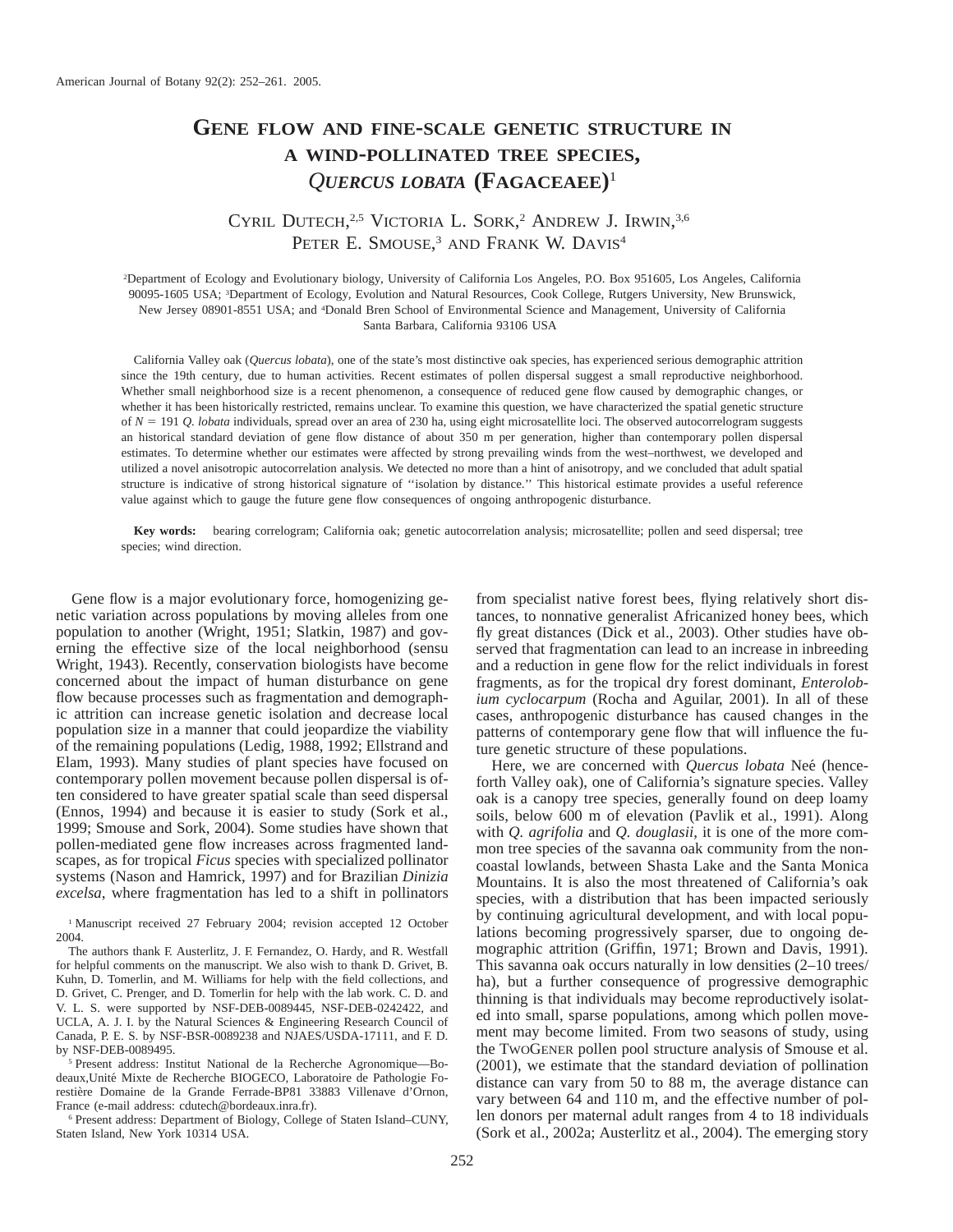for Valley oak is that the contemporary pollination neighborhood ranges in size from 3 to 10 ha.

An understanding of contemporary pollen movement would be enhanced by comparison with a historically relevant reference value, which latter should be reflected in the genetic structure of the extant adults themselves. If Valley oak has historically exhibited restricted pollen movement, and if a larger proportion of seeds are dispersed by rodents with restricted seed dispersal, as presumed for other oak species (Ducousso et al., 1993), we might anticipate that Valley oak should exhibit a strong and significant spatial genetic structure. Neighboring individuals would be more likely than distant individuals to share alleles (i.e., ''isolation by distance'' pattern (IBD); Wright, 1943; Malécot, 1950; Rousset, 2000). Such a pattern can be detected in plant populations by genetic autocorrelation analysis, describing the relationship between pairwise genetic affinity of individuals and pairwise interindividual distance (Heywood, 1991; Hardy and Vekemans, 1999). This method can be used to estimate the scale of gene movement (Hardy and Vekemans, 1999; Rousset, 2000). Assuming that genetic markers used in the analysis are not affected by natural selection, regression analysis yields an estimate of effective population size,  $N_e = 4\pi D_e \sigma^2$ , where  $D_e$  is the effective reproductive population density and  $\sigma^2$  is the second moment of the dispersal distance, measured from parent to offspring, because spatial genetic structure is assumed to reflect the net balance between gene flow and genetic drift. Given an extraneous estimate of  $D_e$ , we can extract an estimate of  $\sigma$ , the standard deviation of successful propagule dispersal (with seed and pollen flow combined). An analysis of fine-scale genetic structure should reflect the cumulative historical scale of propagule flow, which can be compared with our independently acquired estimate of contemporary pollen movement, to determine whether contemporary and historical processes have been operating on similar scales.

Because Valley oak is wind-pollinated, we might expect wind patterns that have been consistent over many generations could have shaped spatial genetic structure among surviving adults. Our particular study population, on the Sedgwick Reserve in Santa Barbara County, is located in a region that exhibits a predominant west–northwest wind direction (Dorman and Winant, 2000). Preferential pollen movement along the major wind axis could create differing degrees of relationship between pairs of individuals, depending on whether they are separated along the major axis of pollen flow or across it. Such directional asymmetry in genetic affinity (usually called ''anisotropy'') could affect the analysis of spatial genetic structure, because most autocorrelation analyses of propagule flow have assumed "isotropy" or radial symmetry (Tufto et al., 1997). At Sedgwick Reserve, the prevailing winds are strong enough that we might expect them to have favored genetic relatedness among individuals along the predominant wind axis, which should produce a slow (but steady) decline of relatedness with distance. Perpendicular to the wind axis, genetic autocorrelation might be significant among close neighbors, as a consequence of localized seed movement, but genetic relatedness should decrease strongly beyond a relatively short distance, because of a low pollen flow in that direction. We can therefore expect that the slope of the genetic correlogram should be steeper across (perpendicular to) the wind axis than along it. The question is whether wind-induced anisotropy of pollen flow has imposed a lasting signature of directional asymmetry on the adult structure in our population.

Here, we will assess whether the genetic signature of the adult population reveals a historical scale of gene movement that is comparable with contemporary pollen movement, assuming that seed dispersal is much more restricted than pollen dispersal (as is common in many tree species; Ennos, 1994). Our objective is to examine the pattern of genetic affinities among  $N = 191$  adults at Sedgwick Reserve, using a collection of eight microsatellite loci. This analysis allows us to address three specific questions: (1) Is there significant autocorrelation in the Valley oak population at Sedgwick Reserve? (2) What is the scale of gene flow inferred by Rousset's method (2000)? (3) Does our population exhibit anisotropic autocorrelation in a manner consistent with predictions based on the predominant wind direction at the study site?

#### MATERIALS AND METHODS

*Study site and sampling regime*—The study site is located at the Sedgwick Reserve, along Figueroa Creek (34°42' N, 120°02' W), 10 km northeast of Santa Ynez (Santa Barbara County, California, USA). Sedgwick Reserve (2380 ha) is part of the University of California Natural Reserve System, administered by the University of California at Santa Barbara. Valley oaks at our study site occupy deep alluvial soils on the valley floor and adjacent hill slopes, at elevations ranging from 300 to 400 m above sea level (Fig. 1). The valley is oriented roughly north-south and is bounded by ridges ranging in elevation from 440 to 475 m above sea level.

The current stem density of Valley oak averages about 1.19 adult trees/ha at Figueroa Creek and all individuals are greater than 40 cm diameter at breast height (dbh), except for a single 2 cm dbh sapling. This relict population has experienced steady demographic attrition throughout the 19th and 20th centuries, due to human activities (Pavlik et al., 1991). At Figueroa Creek, we estimate a 20% loss of trees between 1944 and the present, based on analysis of archival air photos (Sork et al., 2002a). It is not possible to reconstruct the adult densities, prior to occupation of the area by Mexican ranchers in the mid-19th century, but based on current maximum densities on comparable soils in the region, it is conceivable that adult densities were 1.5–2.5 times higher in the mid-19th century than they are today.

In the spring and summer of 2002, we sampled leaves from the majority of adult individuals  $(N = 191)$  along Figueroa Creek, including the slopes on both sides of the canyon (Fig. 1). A spatial buffer of 200 m around all sampled trees encompasses a 230-ha region that includes an additional (but ungenotyped) 123 adults. Assuming low gene flow in *Q. lobata* (see INTRODUC-TION), genetic clustering (spatial genetic structure) was expected among neighboring individuals. Our sampling goal was to include individuals separated by small, intermediate and longer distances, rather than to exhaustively sample all individuals within the study area. Tree density in the buffered area is 1.36 trees/ha. After collection, leaves were stored at  $-80^{\circ}$ C in the laboratory, pending genetic analysis.

*DNA analysis*—We extracted total DNA from 30–40 mg of frozen leaves from each individual, using a cetyltrimethylammonium bromide (CTAB) buffer and liquid nitrogen, following the method described in Sork et al. (2002a). We utilized a battery of eight unlinked microsatellite loci, QrZAG11, Qr-ZAG20, QpZAG1/5, QpZAG9, QpZAG36, and QpZAG110, developed by Steinkellner et al. (1997) for *Q. robur* and *Q. petreae*, MSQ4, developed by Dow et al. (1995) for *Q. macrocarpa*, and Qm50, developed by Isagi and Suhandono (1997) for *Q. myrsinifolia*. We used polymerase chain reaction (PCR) and visualization methods described by Sork et al. (2002a).

*Wind regime*—Due to latitude, regional topography and coastal location, prevailing winds in the Santa Ynez Valley are from the west–northwest (Dorman and Winant, 2000). The Sedgwick Reserve has maintained a weather station 900 m from the center of our study population since 1997. We analyzed hourly average wind speed and direction for the main flowering period of 1 March to 30 April (Fairley and Batchelder, 1986) for the years 1997– 2003. Conditions for pollen dispersal are best during the late morning through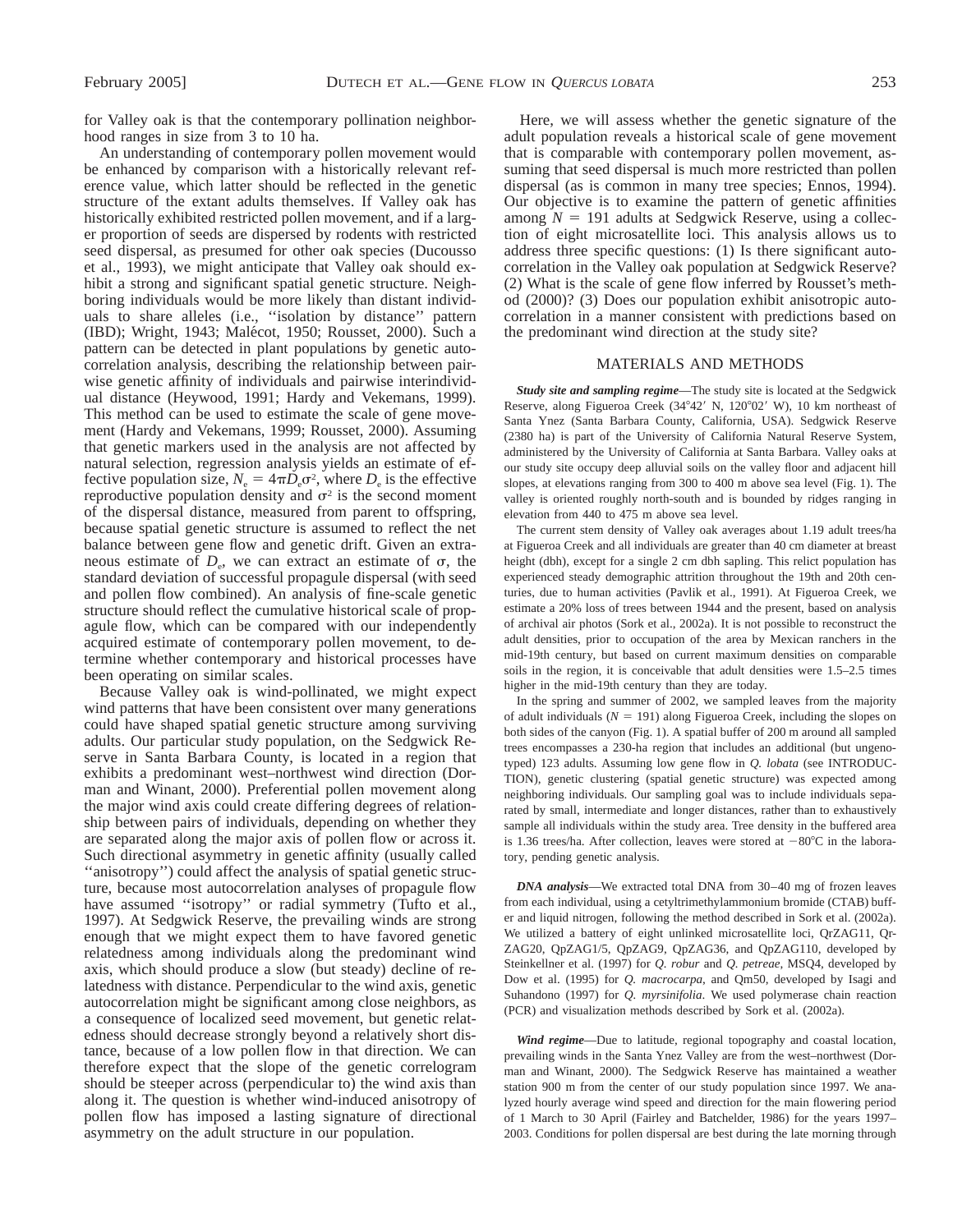

Fig. 1. Contour map of Valley oak study region at Sedgewick Reserve, Santa Barbara County, California, USA. Sampled Valley oak (*Quercus lobata*) trees are indicated with circles, unsampled adults are indicated with  $\times$ .

early evening hours (1100–1900 hours), when air temperature increases, relatively humidity decreases, and wind velocity increases 2–4 fold at the study site (F. W. Davis, unpublished data). Because these conditions certainly favor pollination and should have the strongest impact on pollen dispersal, estimates of average wind speed and the distribution of hourly average wind directions (the wind rose) were estimated for the period between 1100 and 1900 hours.

*Genetic data analysis*—*Hardy-Weinberg*—As background for our results, we estimated observed  $(H_o)$  and expected heterozygosity  $(H_e)$ , following Nei, 1987), number of alleles  $(N_{all})$ , and inbreeding coefficient ( $F_{IS}$ , following Weir and Cockerham, 1984) for each of the eight microsatellite loci. We performed exact tests for Hardy-Weinberg proportions for the complete battery of eight loci and for each of the eight microsatellite loci, separately. Similarly, we performed exact tests for gametic disequilibrium between each pair of loci. We used Genepop version 3.1d (Raymond and Rousset, 1995) for all of these tests.

*Kinship*—We estimated the relatedness between pairs of individuals, based on Nason's kinship coefficient (*r*), as described in Loiselle et al. (1995), and defined as a ratio of probabilities of identity by descent (for details see Hardy,

2003). Assuming migration-drift equilibrium, the impact of mutation at small spatial scales is negligible, relative to that of gene flow, and the ratio of probabilities of identity in state is similar to that of probabilities of identity by descent (Rousset, 1996). Using the formula from the SPAGeDi software (Hardy and Vekemans, 2002), we estimated the kinship coefficient for the *i*th and *j*th individuals, formally defined over all alleles and loci, as

$$
r_{ij} = \frac{\sum_{k=1}^{K} (p_{ik} - \bar{p}_{ik})(p_{jk} - \bar{p}_{ik})}{\sum_{k=1}^{K} \bar{p}_{ik}(1 - \bar{p}_{ik})} + \frac{1}{(2n - 1)},
$$
(1)

where  $\bar{p}_k$  the mean frequency of the *k*th allele in the sampled population, and  $p_{ik}$  and  $p_{jk}$  are the frequencies of the *k*th allele in the *i*th and *j*th individuals (taking the values 0, 0.5 and 1, respectively, for homozygotes lacking the *k*th allele, heterozygotes having one copy of the *k*th allele, and homozygotes for the *k*th allele), and where *n* is the sample size. The second term of the equation corrects for finite sampling. Average kinship coefficients were estimated for each distance interval, considering all pairs of individuals separated by a spatial distance included in that interval. For the *h*th distance interval, this is formally accomplished by computing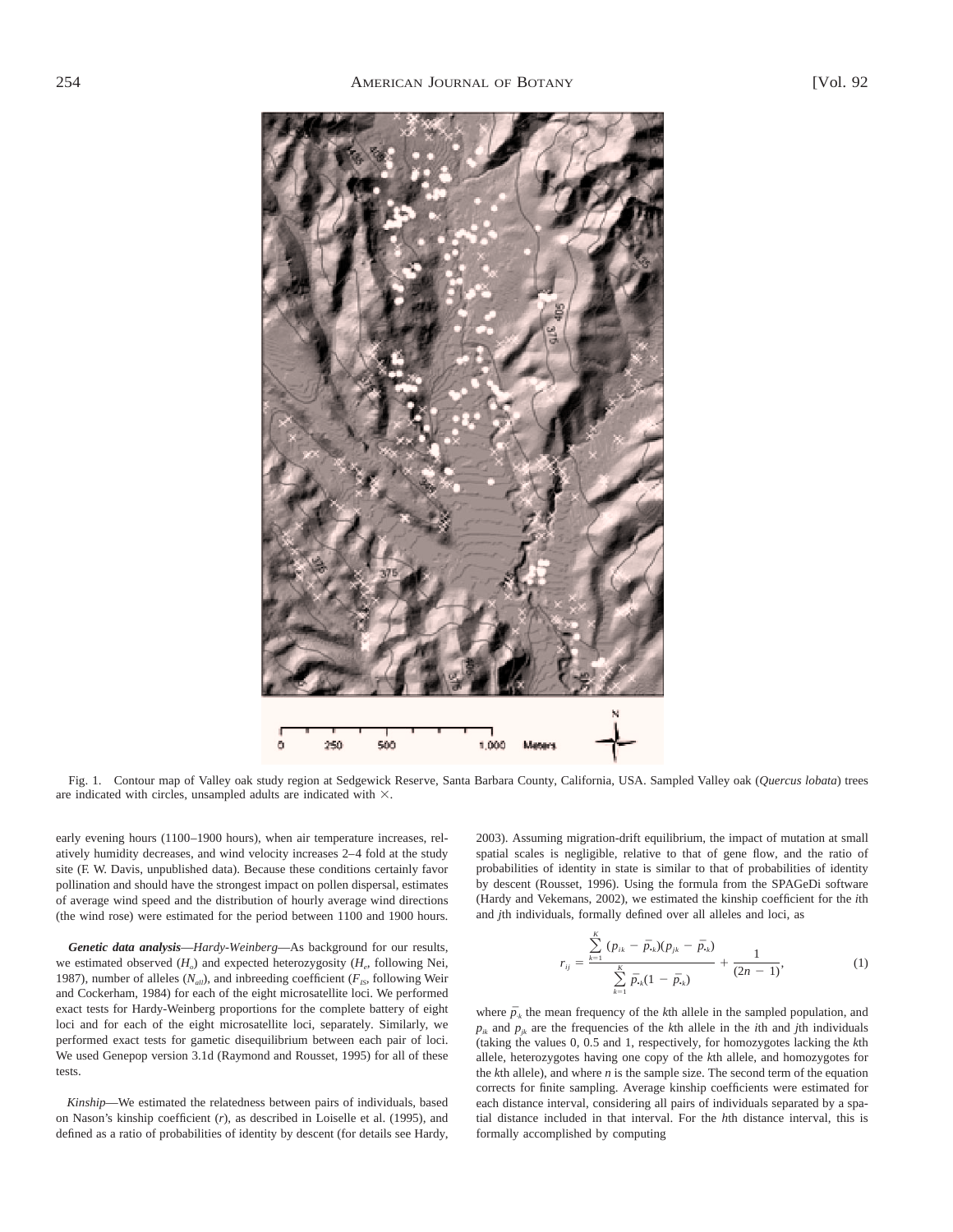$$
r^{[h]} = \frac{\sum_{i \neq j}^{N} w_{ij}^{[h]} r_{ij}}{\sum_{i \neq j}^{N} w_{ij}^{[h]}},
$$
 (2)

where  $w^{[h]}$  takes the value 1 if the distance between the *i*th and *j*th individuals falls within the [*h*]th distance interval, and takes the value 0 otherwise.

*Isotropic autocorrelation*—A linear decrease of kinship coefficient with the logarithm of spatial distance is expected if gene flow follows a process of isolation by distance in two dimensions (Rousset, 1997, 2000). We thus computed average kinship coefficients for individuals separated by various degrees of spatial isolation. The natural logarithm of the maximum distance of the first distance class is 3.5 (i.e., all individuals are separated by from 0 to 33 m), and the logarithmic increment between successive classes is 0.50. Each estimate of  $r^{[h]}$  was plotted against its intertree distance interval to produce a correlogram, from which we can visualize the decay of kinship with distance. We estimated the probability that the average kinship coefficient of a particular distance class was significantly different from that obtained from a genetically randomized population (no spatial structure) with 1000 permutational shuffles of the spatial coordinates of the individuals themselves. The difference over all the distance classes between the spatial genetic structure of Valley oak at Sedgwick Reserve and a genetically randomized population was also tested by a *t* test, defined as:

$$
T = \sqrt{\sum_{h=1}^{H} \frac{(r^{[h]} - 0)^2}{\tilde{\sigma}_{[h]}^2}},
$$
\n(3)

where  $\tilde{\sigma}^2_{[h]}$  is the estimated variance of the estimated correlation,  $r^{[h]}$ , determined by permuting the sampled individuals (1000 permutations) among locations. The observed *t* value is compared with an empirically generated null distribution, obtained by permuting the spatial coordinates of the *N* individuals, and the ''tail probability'' is assessed as the number of random trial values of *T* that equal or exceed that observed value.

*Regression analysis*—Rousset (2000) introduced an approach that allows extraction of information on the scale of gene movement that creates fine spatial genetic signature, by extending his model of genetic relationships among populations (Rousset, 1997) to the relatedness between individuals within single populations. Within populations, Rousset (2000) showed that, for an isolation-by-distance model in two-dimensional habitat with neutral loci, we should expect a linear regression of the relatedness coefficient between a pair of individuals, on the natural logarithm of geographic distance. The slope of the regression provides an estimate of  $1/4\pi D_e \sigma^2$ , where  $D_e$  is the effective reproductive population density and  $\sigma^2$  is the second moment of the dispersal distance, measured from parent to offspring. Thus,  $4\pi D_e \sigma^2$  can be related to neighborhood size  $(N_e)$ , as defined by Wright (1951), but in Rousset's method, this product is essentially independent of the dispersal function and only estimates the spatial scale of gene flow. Vekemans and Hardy (2004) have extended this approach and proposed a slightly different way of estimating dispersal parameters for spatial genetic structure. Under certain conditions, their " $S_p$ " statistic can be used to estimate  $1/4\pi D_e \sigma^2$ . This statistic provides a means of comparing estimates of dispersal parameters from finescale genetic structure with those derived from direct measures. Furthermore, *S*<sub>p</sub> has proven to be a convenient parameter for assessing the degree of spatial genetic structure and for comparing such structure across species, independent of the sampling scheme (see Vekemans and Hardy, 2004).

We estimated the  $S_p$  statistic as  $b_k/(r^{[1]} - 1)$ , where  $b_k$  is defined as the estimated regression slope of the Loiselle et al. (1995) kinship coefficient on the logarithm of spatial distance and  $r<sup>[1]</sup>$  is the average kinship coefficient between pairs of individuals within the first distance class, respectively (Hardy and Vekemans, 1999; Vekemans and Hardy, 2004). The significance of the kinship regression on the natural logarithm of spatial distance (i.e., the test for isolation by distance) was obtained by permuting individual locations and comparing the observed  $b_k$  value with the frequency distributions obtained by permutation (Rousset, 1997; Hardy and Vekemans, 2002) for each locus and for the multilocus estimate. The standard error of  $b_k$  was obtained by jack-

knifing genetic loci (Hardy and Vekemans, 2002). Thus, the extent of gene flow (as measured by the  $\sigma$  parameter) can be estimated under the assumption of an effective population density  $D_e$ .

Inclusion of both the very proximal and very distal pairs can bias the  $\sigma$ estimate (Rousset, 1997, 2000). In order to remove the possible effect of these pairs on the  $\sigma$  estimate, we used an iterative method developed by Fenster et al. (2003). A first  $\sigma$  estimate ( $\hat{\sigma}$ ) is obtained by including all pairs of individuals. Based on this first estimate, all pairs outside the interval ( $\hat{\sigma} < d_{ii}$ 20  $\hat{\sigma}$ ) are discarded from the new regression, yielding a revised estimate,  $\hat{\sigma}$ . This procedure is repeated until  $\hat{\sigma}$  converges, along with the range of distances between pairs of individuals used for the regression (i.e.,  $\hat{\sigma}$  to 20  $\hat{\sigma}$ ). Using the standard error of  $b_k$  (SE<sub>b</sub>), obtained by jackknifing among loci (Hardy and Vekemans, 2002), we constructed a 95% confidence interval (CI) of  $N_e$  as ( $r^{[1]}$ )  $(1)/(b_k \pm 2 \text{ SE}_b)$ . Because  $\hat{\sigma} = \sqrt{N_c/(4\pi D_c)}$ , the 95% CI of  $\hat{\sigma}$  was estimated from the upper and lower limits of the 95% CI of  $N_e$ . We extracted all of the estimates and conducted all of the isotropic hypothesis tests with the autocorrelation program SPAGeDi, Version 1.1 (Hardy and Vekemans, 2002; http: //www.ulb.ac.be/sciences/lagev).

*Anisotropic autocorrelation*—If wind direction has an important effect on pollination and on spatial genetic structure, we would predict that the correlogram should decrease more slowly with distance along the main wind azimuth, and the correlogram with the sharpest slope for the shorter distance classes should be at right angles to that first axis (across the prevailing wind vector). To assess the effect of wind on spatial structure, we conducted a directional autocorrelation analysis, for which we used minor modifications of a technique developed by Rosenberg (2000). Building on earlier work by Oden and Sokal (1986), Rosenberg (2000) introduced a novel directional autocorrelation analysis for univariate data. Smouse and Peakall (1999) have pointed out that single-allele (univariate) autocorrelation results have large statistical variance, but that analogous multi-allele/multilocus (multivariate) analysis reduces stochastic noise, so we have developed such an approach here.

Rosenberg's (2000) method provides an analysis for any direction, adjusting the weights for the difference between the directional angle between two individuals, denoted  $\alpha_{ij}$ , and the azimuth along which we assess spatial pattern, denoted  $\theta$ . Specifically, we define

$$
w_{ij}^{[h]}(\theta) = w_{ij}^{[h]}\cdot \cos^2(\theta - \alpha_{ij}), \qquad (4)
$$

where  $w^{[h]}_{ij}(\theta)$  remains 0 if the *ij* pair does not fall within the *h*th distance interval, but  $w^{[h]}_{ij}(\theta)$  varies continuously between 0 and 1 if the *ij* pair falls within the *h*th distance interval, the exact value depending on the angular displacement ( $\alpha_{ii}$ ) between the two individuals, as well as the azimuth ( $\theta$ ) being considered. If  $\theta = \alpha_{ii}$  (the angular displacement of the two individuals is the same as the azimuth being considered),  $w^{[h]}_{ij}(\theta) = 1$ , but if  $\theta = \alpha_{ij} \pm \alpha_{ij}$ 90° (the two individuals have an angular displacement that is perpendicular to the azimuth being considered),  $w^{[h]}_{ij}(\theta) = 0$ . The method "weights" the distance between the two individuals by the difference between their angular displacement and the azimuth being considered.

For any given distance class, we can describe the changing pattern of  $r^{[h]}(\theta)$ as we navigate around the circle, with  $\theta$  measured as the clockwise angular displacement from  $0^{\circ}$  (true North). We computed a correlogram for each of 180 trial azimuths (every 1°), portraying the relationships for successive distance classes. We should expect the autocorrelation coefficients to decrease most rapidly with increasing distance class along the angle of greatest pattern  $(\theta_{\text{max}})$  and to decrease more slowly with increasing distance class across the angle of greatest pattern ( $\theta_{\min} = \theta_{\max} \pm \frac{1}{2} \pi$ ), by virtue of the geometric construction of the angular weights. Evaluation of the difference in the correlograms along (and across) the primary wind direction should also tell us how well (or poorly) the direction of the wind accounts for the pattern of any anisotropy we encounter.

In addition to the usual test of the hypothesis that the isotropic correlogram represents a significant departure from the null hypothesis of no autocorrelation ( $r^{[h]} = 0$  for all distance intervals, [h]; see Smouse and Peakall, 1999), we have added a statistically independent test of the difference between the correlogram along any particular azimuth ( $\theta$ ) and that at right angles ( $\theta \pm$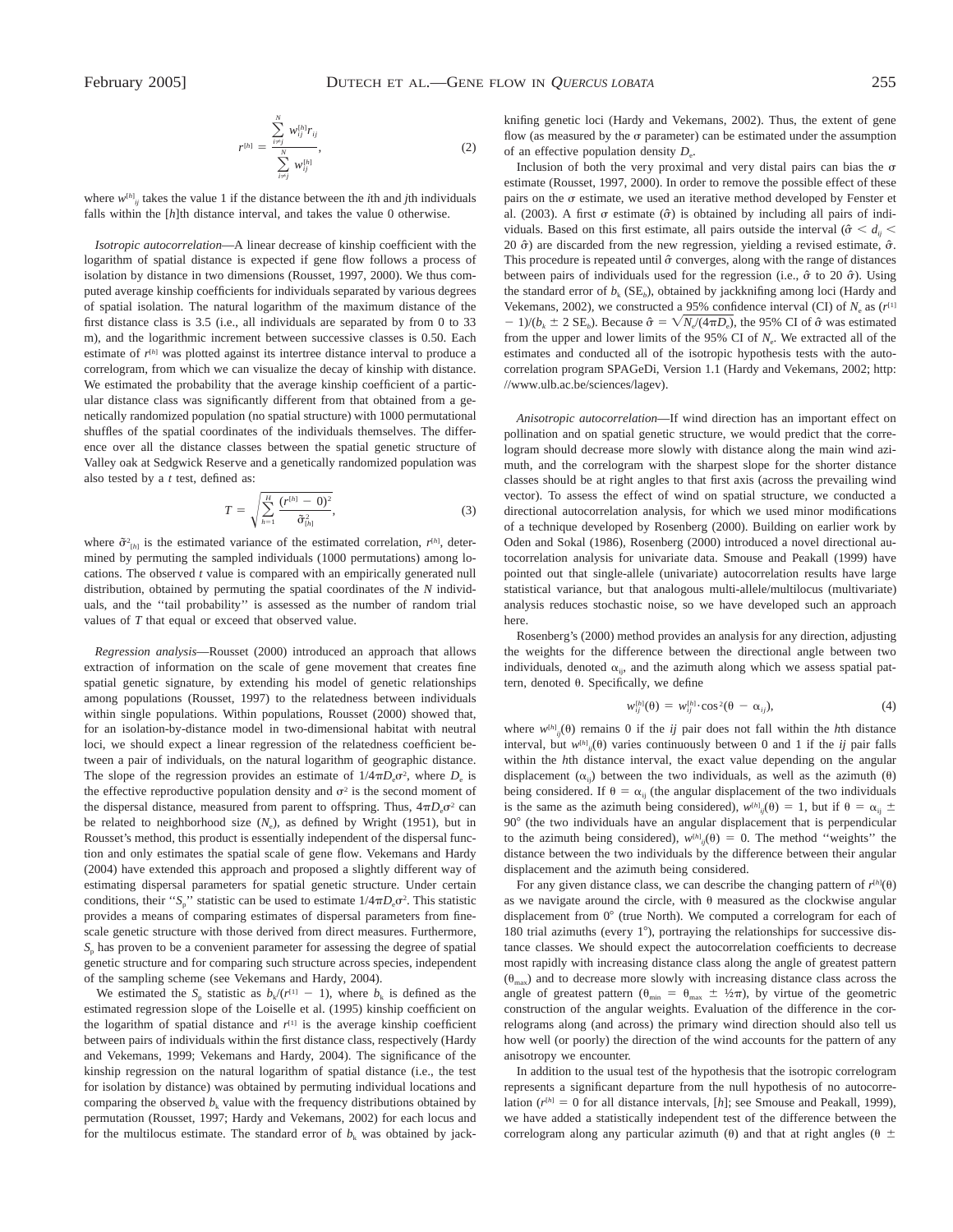

| Locus            | $N_{\rm all}$ | $H_{\alpha}$ | $H_{\scriptscriptstyle\rm e}$ | $F_{\rm IS}$ | $\boldsymbol{P}$ |
|------------------|---------------|--------------|-------------------------------|--------------|------------------|
| MS <sub>O4</sub> | 21            | 0.86         | 0.87                          | 0.01         | 0.60             |
| OpZAG110         | 20            | 0.89         | 0.85                          | $-0.05$      | 0.63             |
| Om50             | 14            | 0.81         | 0.82                          | 0.01         | 0.15             |
| OpZAG 9          | 16            | 0.81         | 0.83                          | 0.01         | 0.59             |
| OpZAG 36         | 10            | 0.66         | 0.65                          | $-0.01$      | 0.15             |
| OrZAG 20         | 9             | 0.62         | 0.59                          | $-0.05$      | 0.07             |
| OpZAG 1/5        | 11            | 0.70         | 0.70                          | 0.00         | 0.37             |
| QrZAG 11         | 8             | 0.65         | 0.61                          | $-0.06$      | 0.27             |
| Mean             | 13.6          | 0.75         | 0.74                          | $-0.02$      | 0.20             |

(e.g., Ogden, 1975). Compared to the weather station, 900 m away and on flat terrain, wind speeds in the study area may be reduced slightly by the sheltering effect of local topography, but the direction should be much the same.

*Genetic diversity within the Figueroa Creek population*— The numbers of alleles ranged between 8 and 21 for the eight microsatellite loci we analyzed, and gene diversity  $(H<sub>e</sub>)$  ranged between 0.64 for QrZAG11 and 0.87 for MSQ4 (Table 1). Outcross mating is essentially 100% for Valley oak (Sork et al., 2002b), but the majority of effective pollination would be localized (Sork et al., 2002a; Austerlitz et al., 2004), which could translate into small amounts of inbreeding due to mating between relatives growing in close proximity. We estimate the inbreeding coefficient to be slightly negative, averaged over loci ( $F_{IS} = -0.02$ ; Table 1), however, indicating a small, but not significant, excess of heterozygotes. None of the singlelocus exact tests for departures from Hardy-Weinberg proportions were significant (Table 1), nor was the overall test ( $\bar{P}$  = 0.20), and single loci conformed reasonably well to Hardy-Weinberg proportions; there is no direct evidence for inbreeding in this population.

We did, however, detect significant departures from gametic equilibrium for 4 of 28 pairs of loci: QpZAG36–QpZAG1/5  $(P < 0.0001)$ , QpZAG110–QrZAG11 ( $P < 0.01$ ), Qm50– QrZAG11 ( $P < 0.05$ ), and QrZAG11–QrZAG20 ( $P < 0.05$ ), though only the first survives Bonferroni adjustment for multiple tests. Studies in *Q. robur* (Barreneche et al., 1998) and *Castanea sativa*, another Fagaceous species (Barreneche et al., 2004), suggest that our microsatellite loci are unlinked. Nontrivial cross-locus disequilibria provide a longer-lasting signature of spatial subdivision within populations than do singlelocus *F* coefficients (see Smouse et al., 1983; Epperson, 1995). Our methods for testing IBD and estimating  $\sigma$  assume independent loci, so we removed QrZAG11 and QpZAG1/5 for trial analyses, but the genetic signature for isolation by distance and multi-allelic dispersal estimates were not significantly affected (analyses not shown). On the premise that these loci are (probably) not physically linked and that the disequilibrium is probably due to the spatial pattern of IBD itself, we have chosen to retain all loci assayed.

*Decrease of kinship coefficient with spatial distance*—The average kinship coefficient decreased steadily with the natural logarithm of the distance separating individuals (Fig. 3). The



Fig. 2. The wind direction at Sedgwick Reserve between 10 February and 15 April 1997 through 2002 (in 1998, data are absent between 8 March and 20 April between 1100 and 1900 hours). The compass is divided into 12 intervals of  $30^{\circ}$  each. In each interval, the length of the wedge is proportional to the number of times the hourly mean wind direction came from that interval. Concentric circles indicate counts of 500, 1000, and 1500.

 $\frac{1}{2}$ , a measure of anisotropy. The null hypothesis for this second test is that  $r^{[h]}(\theta) = r^{[h]}(\text{isotropic}) = r^{[h]}(\theta \pm \frac{1}{2}\pi)$ . In other words, we evaluate anisotropy as a deviation from isotropic pattern, whatever that might be. The test itself takes the form:

$$
Z(\theta_{\max}) = \sqrt{\sum_{h=1}^{H} \frac{\left\{ r^{[h]}(\theta_{\max}) - r^{[h]}\left(\theta_{\max} \pm \frac{1}{2}\pi\right) \right\}^2}{\tilde{\sigma}_{\theta h}^2}},
$$
(5)

where  $\tilde{\sigma}^2_{\theta h}$  is now the estimated variance of  $r^{[h]}(\theta)$ , under random permutation of the angular orientations of the paired genotypic observations in the [*h*]th distance class. Individual pairs are not permuted among intervals with this procedure, so isotropic ''structure'' is preserved. With random sampling alone, we should anticipate that there would always be some angle  $(\theta)$ , such that  $r<sup>[h]</sup>(\theta)$  would be maximized. We need to determine whether the observed pattern of anisotropy is more pronounced than a randomly generated pattern of anisotropy, i.e., to determine whether the ''directional signal is greater than the sampling noise." In addition to finding (and testing) the angle  $(\theta_{max})$  that optimized  $Z(\theta_{\text{max}})$ , we have evaluated  $Z(\theta_{\text{wind}})$  to determine whether prevailing wind direction accounts for any anisotropy encountered. If wind direction has an homogenizing effect on spatial structure, we should expect that  $\theta_{wind}$  $\theta_{\text{max}} \pm 1/2\pi$ .

#### RESULTS

*Wind regime*—During the flowering period, late afternoon wind speeds are typically 3.5–4.2 m/s, with maximum hourly averages of 7–9 m/s over the period of record (F. W. Davis, unpublished data). The wind rose for the hours 1100 to 1900 is comparable to that for the 24h period (F. W. Davis, unpublished data) and shows the strong directionality of winds from the west–northwest, i.e., from  $292.5^{\circ}$  (Fig. 2), which is true for most locations at low elevations in the Santa Ynez Valley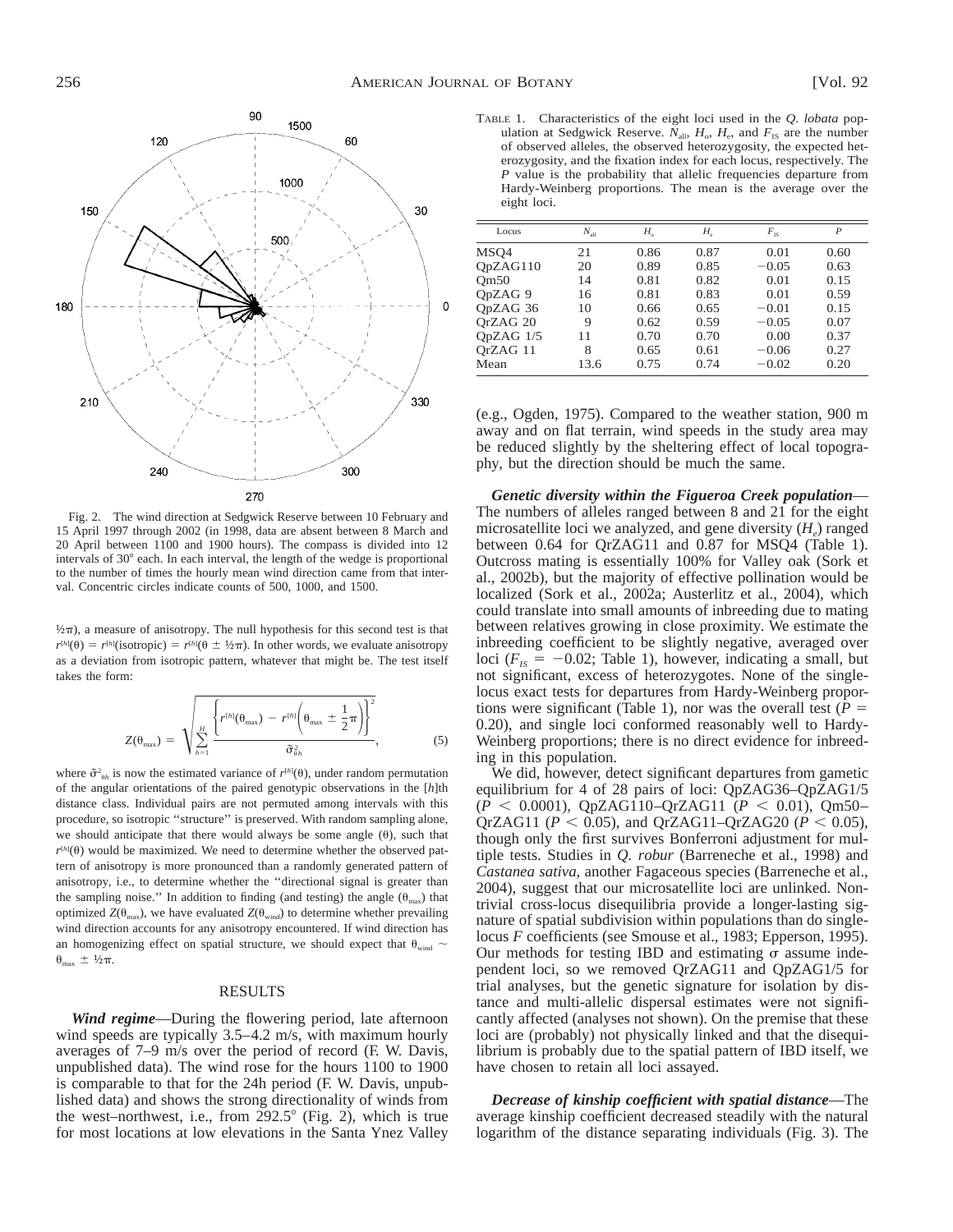

Fig. 3. Isotropic correlogram of relatedness among pairs of Valley oak (*Quercus lobata*) adults as a function of pairwise distance classes. *r*[*h*] is Nason's average kinship coefficient (Loiselle et al., 1995) over all pairs of individuals included in the spatial distance interval [*h*]. The upper limit of each interval [*h*] is given on the *x*-axis. The shaded areas indicate the 95% confidence band of the null hypothesis.

largest correlation occurred in the first distance class  $(r^{[1]}$  =  $0.042 \pm 0.016$ ), and  $r^{[h]}$  became negative for the first time in the seventh distance class (i.e., for individuals separated by a distance ranging from 403 to 664 m) and remained negative in all the larger distance classes (Fig. 3). The first three *r* values (i.e., individuals separated by less than 90 m) were significantly more positive than expected in a random population ( $P \leq 0.05$ ), in spite of the fact that larger confidence intervals were observed for the first three distance classes than for the others. The large confidence intervals were a predictable consequence of the fact that the numbers of pairs in these initial distance classes ( $n_h = 108-266$ ) were smaller than those for the later distance classes ( $n_h = 485-5086$ ). The multilocus correlogram (Fig. 3) shows strong divergence ( $t = 5.8$ ;  $P \leq$ 0.001) from the null hypothesis of no autocorrelation.

*Test of isolation by distance and gene flow estimates*— When all pairs were used, the estimated regression slope was  $-0.0044$  ( $\pm 0.0014$ ), yielding  $S_p = 0.0046$ . The multilocus regression slope was significantly different from that obtained in a random population ( $P < 0.001$ ) when all the pairs were considered. The estimates of  $S_p$  varied substantially across loci (Table 2), but the average regression slope translated into an estimate of  $N_e = (4\pi D_e \sigma^2) = 215.9$  individuals. Setting  $D_e =$  $0.000136$  individuals/m<sup>2</sup>; (the census density of the sampling area), we obtained  $\hat{\sigma} = 355$  m. The iterative procedure to estimate  $\sigma$  failed to converge when we set  $D_e = 0.000136$ individuals/m2 , but when we used a value somewhat closer to the presumed historical reproductive density  $(D_e = 0.0003$ : F.W. Davis, unpublished data), the iterative procedure yielded an estimate of  $\hat{\sigma} = 353$  m. Using only pairs included between 353 m and the maximum spatial distance (i.e., 2628 m), the regression slope was  $-0.0020$  ( $\pm 0.0008$ ) and was significantly different from that obtained in a random population  $(P =$ 

TABLE 2. Test of isolation by distance and estimates of gene dispersal in *Quercus lobata* using the multilocus procedure (all loci) and for each locus. The average kinship coefficient between individuals separated by the first distance class  $(r^{[1]})$ , the regression slope  $(b_k)$ , the number of pairs (*N*) and the  $S_p$  statistic ( $b_k/[F_1 - 1]$ ; see text for details) are given, considering all pairs. *P* is the type I error rate associated with the hypothesis of no isolation by distance (see Materials and Methods for details).

| Locus            | $r^{[1]}$ | $b_{\iota}$ | N      | $S_{\rm p}$ | P           |
|------------------|-----------|-------------|--------|-------------|-------------|
| All loci         | $-0.042$  | $-0.0044$   | 18145  | 0.0046      | $< 10^{-3}$ |
| MS <sub>O4</sub> | 0.031     | $-0.0029$   | 17.578 | 0.0030      | 0.045       |
| OpZAG110         | $-0.04$   | $-0.0029$   | 18145  | 0.0028      | 0.048       |
| Om50             | 0.068     | $-0.0056$   | 15753  | 0.0060      | 0.005       |
| OpZAG9           | 0.035     | $-0.0038$   | 17766  | 0.0040      | 0.022       |
| OpZAG36          | $-0.006$  | $-0.0030$   | 17766  | 0.0030      | 0.110       |
| OrZAG20          | 0.005     | 0.0000      | 18145  | 0.0000      | 0.452       |
| QpZAG1/5         | 0.120     | $-0.0137$   | 18145  | 0.0155      | 0.002       |
| OrZAG11          | 0.068     | $-0.0028$   | 18145  | 0.0030      | 0.114       |

0.048). The standard error of the slope yielded a 95% CI of  $\hat{\sigma}$  that ranged between 263 and 853 m.

*Directional autocorrelation*—The correlograms along the wind azimuth ( $\theta_{wind} = 292.5^{\circ}/112.5^{\circ}$ ) and across it ( $\theta_{wind} \pm$  $\frac{1}{2}\pi$  = 202.5°/22.5°), are shown in Fig. 4a, where they are contrasted with the isotropic result and with the 95% confidence band for the isotropic reference case. Departure from the null hypothesis of isotropy  $[r^{[h]}(\theta) = r^{[h]}(\text{isotropic}) = r^{[h]}(\theta)$  $\pm$  ½ $\pi$ )] is not significant for any one distance class, nor is the multiclass test criterion  $Z(\theta_{wind}) = 4.57$ , with  $P \le 0.53$ . The angle of maximum anisotropy, as judged by the *Z* test, is actually ( $\theta_{\text{max}} = 286^{\circ}/106^{\circ}$ ), running 6.5° "off the wind." The correlograms along the  $\theta_{\text{max}}$  azimuth and across it ( $\theta_{\text{min}} = 196^{\circ}/$ 16°) are shown as Fig. 4b, again contrasted with the isotropic result and with the 95% isotropic confidence band. Clearly though,  $Z(\theta_{\text{max}}) = 4.63$  ( $P \le 0.50$ ) is still not significant. No great meaning should be attached to the directional nuances of these results, since the cumulative evidence for anisotropy is itself subtle, but it is interesting to note that what little directional pattern there is lies roughly along the wind, rather than across it. The autocorrelogram itself decreases convincingly with distance  $(P \leq 0.001)$ , but our analysis does not detect anisotropy. On balance, the isotropic treatment would seem to be an adequate description for these data.

### DISCUSSION

*Spatial genetic structure in Valley oak*—The monotonic decline of the kinship coefficient with increasing spatial distance favors the hypothesis of historically restricted gene flow in Valley oak at the Figueroa Creek site. In particular, the high kinship coefficients for short distance classes (between 30 and 100 m; Fig. 3) are compatible with very restricted pollen and seed dispersal. Our results on pollination distance for two years (Sork et al., 2002a; Austerlitz et al., 2004) suggest that  $\sigma$  for pollination distance ranges between 50 and 88 m, substantially smaller than the historical estimate of  $\sim$ 350 m (for seed and pollen together).

Seed dispersal distance in *Q. lobata* is still not well known, but it is often assumed that seed movement is more restricted than pollen movement in oaks (Ducousso et al., 1993). What we do know is that acorns are removed by birds and rodents with different potential impact on dispersal distances. After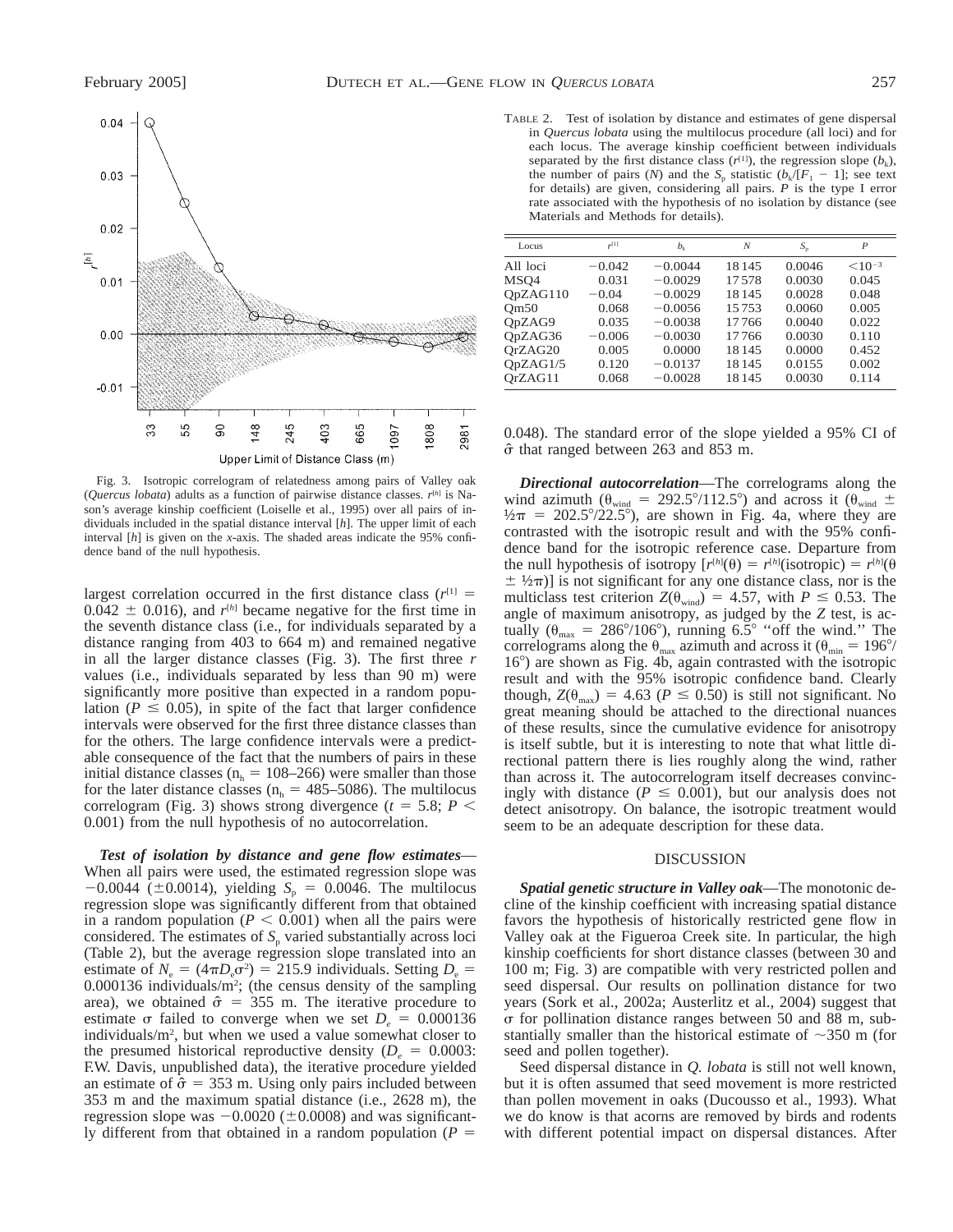

Fig. 4. Anisotropic correlogram of relatedness among pairs of Valley oak (*Quercus lobata*) adults, as a function of pairwise distance classes and the directional angle: (a) by distance, along the wind axis ( $\theta_{wind} = 292.5^{\circ} \leftrightarrow$ 112.5°, solid) and across the wind axis ( $\theta = 202.5^{\circ} \leftrightarrow 22.5^{\circ}$ , dashed), compared with the isotropic (radially symmetric) correlogram (dotted); (b) by distance, along the angle of greatest anisotropy, as judged by the *Z* test ( $\theta_{\text{max}}$ )  $= 286^{\circ} \leftrightarrow 106^{\circ}$ , solid) and at right angles to the strongest axis ( $\theta_{\min} = 196^{\circ}$ ↔ 168, dashed), compared with the isotropic correlogram (dotted). *r*[*h*] is Nason's average kinship coefficient (Loiselle et al., 1995) over all the pairs of individuals included in the spatial distance interval [*h*]. The upper limit of each interval [*h*] is given on the *x*-axis. The shaded areas indicate the 95% confidence bands of the isotropic null hypothesis.

maturation, many acorns are removed from the canopy by acorn woodpeckers (*Melanerpes formicivorus*) and scrub jays (*Aphoelocoma coerulescens*) (Pavlik et al., 1991). Acorn woodpeckers can certainly fly for great distances (Koenig et al., 2000), but any dispersal they contribute is incidental loss en route to storing acorns in their granaries, located in their own territories (Pavlik et al., 1991). Acorns destined for the granary do not contribute to recruitment of Valley oak, and when they do, dispersal distances are not likely to be great (D. Grivet and V. Sork, unpublished data). Scrub jays, on the other hand, disperse acorns by planting them singly, and those that are not recovered may enter the population. Thus, scrub jays are capable of dispersing acorns, but their activities seem to be mostly local (V. Sork, personal observation) and little is known about frequency of long distance transport (Pavlik et al., 1991).

Remaining acorns fall to the ground, where active transport by small rodents, such as California ground squirrels (*Spermophilus beecheyi*) and deer mice (*Peromyscus maniculatus*), also comes into play. It is generally assumed that rodents are the principal dispersal agents but that seed dispersal is highly localized (Ducousso et al., 1993). When rodent-dispersed acorns become established seedlings, those individuals should create a pattern of local clustering of close relatives. Fine-scale genetic structure should be determined more by small-scale rodent-mediated seed dispersal than by occasional long-distance events, such as transport by jays. For this reason, Sork et al. (1993) ascribed the significant autocorrelation at short spatial scales in a United States Midwestern temperate oak species, *Quercus rubra*, to be the result of localized dispersal by rodents.

Our correlogram indicates low gene dispersal. It suggests that pollen and/or seed dispersal are restricted in *Q. lobata*, which is in agreement with our contemporary pollen estimate. Seed dispersal could contribute to produce this strong IBD pattern if jays and woodpeckers, although capable of longdistance dispersal, play a limited role on settlement of most seedlings. On the other hand, if most established seedlings are derived from rodent- or gravity-dispersed seed, we would expect clusters of relatives and a resulting pattern of IBD that is consistent with the autocorrelated spatial structure we observe.

The decay of kinship with increasing log (distance) was nonlinear, with the curve becoming less steep beyond 100 m (Fig. 3). Values of kinship in the shortest spatial intervals are sensitive to the precise parametric form of the dispersal function, which can explain the nonlinearity of the regression over the entire range of distances (Rousset, 1997; Hardy and Vekemans, 1999). Strong kurtosis of the dispersal function, unequal dispersal distributions for seed and pollen, small values of  $(D_e \sigma^2)$ , and/or low migration rates among populations all produce a high kinship coefficient between proximal pairs of individuals, followed by a rapid decrease in kinship for more distant individuals (Hardy and Vekemans, 1999; Heuertz et al., 2003; Vekemans and Hardy, 2004).

In this oak savanna setting, densities of less than 3 individuals/ha since the 19th century could have promoted small values of  $D_e\sigma^2$ , if gene flow was spatially restricted. If seed dispersal is substantially more limited than wind-mediated pollen dispersal, then the difference should also produce a highly nonlinear kinship correlogram (Heuertz et al., 2003). Furthermore, contemporary pollen-dispersal curves were estimated leptokurtic in *Q. lobata* (Austerlitz et al., 2004), which should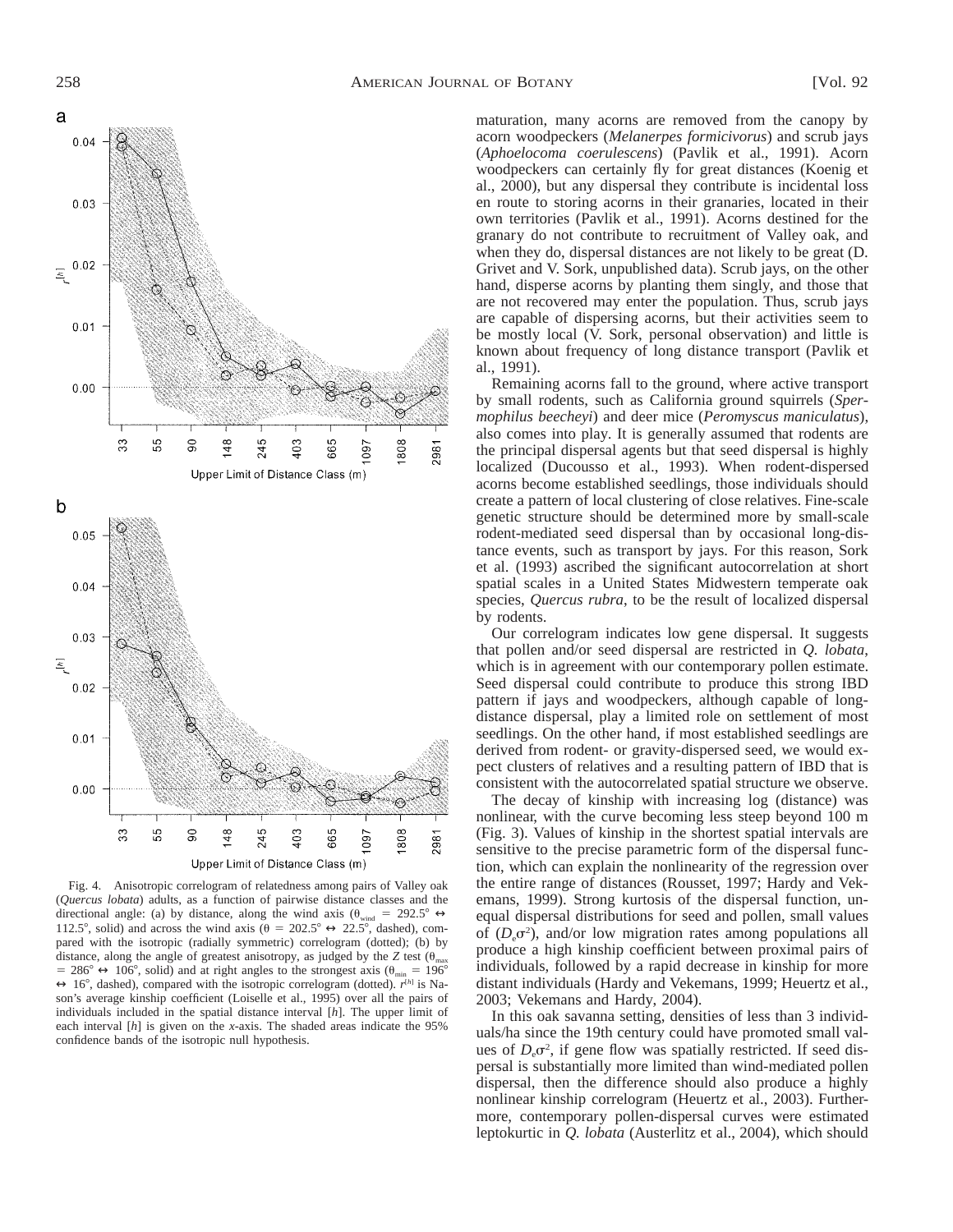reinforce this shape of the correlogram if historical dispersal has not been strongly modified by demographic change.

Spatial genetic structure has been reported in other oak species from North America (*Quercus rubra*, Sork et al., 1993; *Q. laevis*, Berg and Hamrick, 1995), Europe (*Q. petrea* and *Q. robur*, Streiff et al., 1998), and Asia (*Q. acutissima*, Chung et al., 2002). For these species, however, significant genetic structures were observed over shorter distances  $(< 30 \text{ m})$ , and kinship coefficients were either nonsignificant or smaller than we see here for *Q. lobata*. Direct comparisons of relationship coefficients across studies should be made with some caution, of course, because they are sensitive to the spatial scales investigated (Dutech et al., 2002; Fenster et al., 2003), to the methods used (Smouse and Peakall, 1999), and to the genetic markers analyzed (Streiff et al., 1998). That is why we have used the *S*<sub>p</sub> statistic of Vekemans and Hardy (2004), which is equivalent to  $1/4\pi D_e \sigma^2$ , as a convenient parametric representation for comparison of spatial genetic structure among species.

The  $S_p$  value we found for *Q. lobata* ( $S_p = 0.0046$ ) is intermediate between those found for *Q. robur* ( $S_p = 0.003$ ) and *Q. petraea* ( $S_p = 0.008$ ) by Vekemans and Hardy (2004), who also indicate a negative correlation between  $S<sub>n</sub>$  and the effective population density. Valley oak, with an adult density of 1–3 individuals/ha, should exhibit a stronger genetic structure than other European and North American oaks, for which adult densities are generally greater than 50 adults/ha. As pointed out by Vekemans and Hardy (2004), however, low-density species may exhibit increased distances of gene movement, due to the greater pollination distances between reproductive individuals. For example, our savanna population of Valley oak yields an estimate of  $\hat{\sigma} = 50$  m (Sork et al., 2002a), greater than that observed for a high-density forest population of *Q. alba* ( $\hat{\sigma}$  = 9 m; Smouse et al., 2001). This inter-tree distance effect and the openness of canopy in the savanna could explain why Valley oak, in spite of its lower adult density, has less spatial genetic structure than *Q. petraea*.

*Gene flow estimates*—We can assess the hypothesis of low gene flow with an estimate of neighborhood size  $(4\pi D\sigma^2)$ from the regression slope. If we consider the census density of 3 individuals/ha (the historical tree density at the approximate time that this cohort was established),  $\sigma$  can be estimated as 353 m, using the iterative procedure of Fenster et al. (2003). This estimate, which combines pollen and seed-mediated gene flow, was definitely larger than the indirect  $\sigma$  estimate of contemporary pollen dispersal provided by TWOGENER analysis (i.e., between 50 m and 90 m: Sork et al., 2002a; Austerlitz et al., 2004).

It is difficult to be certain whether the discrepancy is due to the assumptions and statistical nuances of the two approaches or whether the scale of gene flow has actually changed. Our contemporary and historical estimates should be taken with caution because they both have large variances and assumptions that affect the estimates. On one hand, the contemporary estimate assumes a specific dispersal curve (see Austerlitz et al., 2004) and an estimate of current adult density that may be higher than the effective reproductive adult density. Either or both of these assumptions could lead to an underestimate of neighborhood area (Austerlitz et al., 2004). On the other hand, the estimate of historical gene flow assumes migration/genetic drift equilibrium (e.g., Hardy and Vekemans, 1999) but climatic change in California during the last few centuries may

have created demographic disequilibrium. Thus, historical gene flow could be overestimated if demographic disturbances have eroded spatial genetic structure (see for example Knowles et al., 1992).

To the extent that the perceived difference is real, two nonexclusive hypotheses can be invoked to explain the difference: (1) Seed flow is much less spatially restricted then previously assumed, and if contemporary estimates of seed-mediated  $\sigma$ were included in an overall  $\sigma$ , the difference in the two estimates would disappear or be reduced. While our current observations on acorn movements by rodents, acorn woodpeckers, and jays are still limited (D. Grivet and V. L. Sork, unpublished data), it seems unlikely that seed dispersal is more than twice as extensive as pollen dispersal. (2) Contemporary pollen flow has been reduced by the decrease in reproductive density in *Q. lobata* in post-colonial times, due to continuous demographic attrition. Although decreasing density can promote pollen dispersal (see INTRODUCTION), demographic attrition should also promote a proportionately greater degree of mating among proximal individuals, reducing the value of s for pollen dispersion as suggested for *Q. lobata* (Sork et al., 2002a). We have studies of both seed and pollen dispersal, currently in progress at Sedgwick Reserve, that should shed some additional light on these issues.

*Impact of wind direction on genetic structure and dispersal estimates*—For this study site (and the region in general), the predominant wind direction is from the west–northwest during the pollination period of Valley oak. Our analysis of anisotropy yields a maximum *Z* value along the  $286^{\circ}/106^{\circ}$  azimuth, close to the predominant wind direction of  $295.5^{\circ}$ /  $112.5^{\circ}$ . Even our best anisotropic model was far from significant, however, and we expect the correlogram to be steeper across the wind axis than along it, the reverse of what pattern we do see. Perhaps it is not surprising that we do not see the signature of the wind in our adult spatial genetic structure. First, seed dispersal, which probably has no wind component, could dilute any such effect. Moreover, by the time the established individuals were assayed as adults, 100–300 years after germination, micro-local selection pressures and random demographic losses could have overwhelmed any initial wind signature. Studies of the pattern of wind-mediated pollen movement are still under way, but it will be interesting to see whether contemporary pollen movement itself is detectably anistotropic.

In summary, we show significant autocorrelation in the Valley oak population at Sedgwick Reserve, with a strong signal of shared genetic affinity, particularly for pairs of individuals separated by short distances (less than 100 m). Using regression methods, we estimate that the historical standard deviation of the propagule dispersal distribution is on the order of 350 m (for pollen and seed combined). Contrary to expectation, however, the Sedgwick Reserve population of Valley oak yields no more than a hint of historically anisotropic gene flow, in spite of strong prevailing winds from the west–northwest during the pollination period. This latter finding indicates either that the wind has had limited effect on pollen flow or that seed flow and subsequent demographic factors, playing out over several decades, have overwhelmed any initial ''wind-signature.''

This study is unique in its comparison of historical and contemporary gene flow for the same population. The spatial signature of past gene flow provides a useful reference against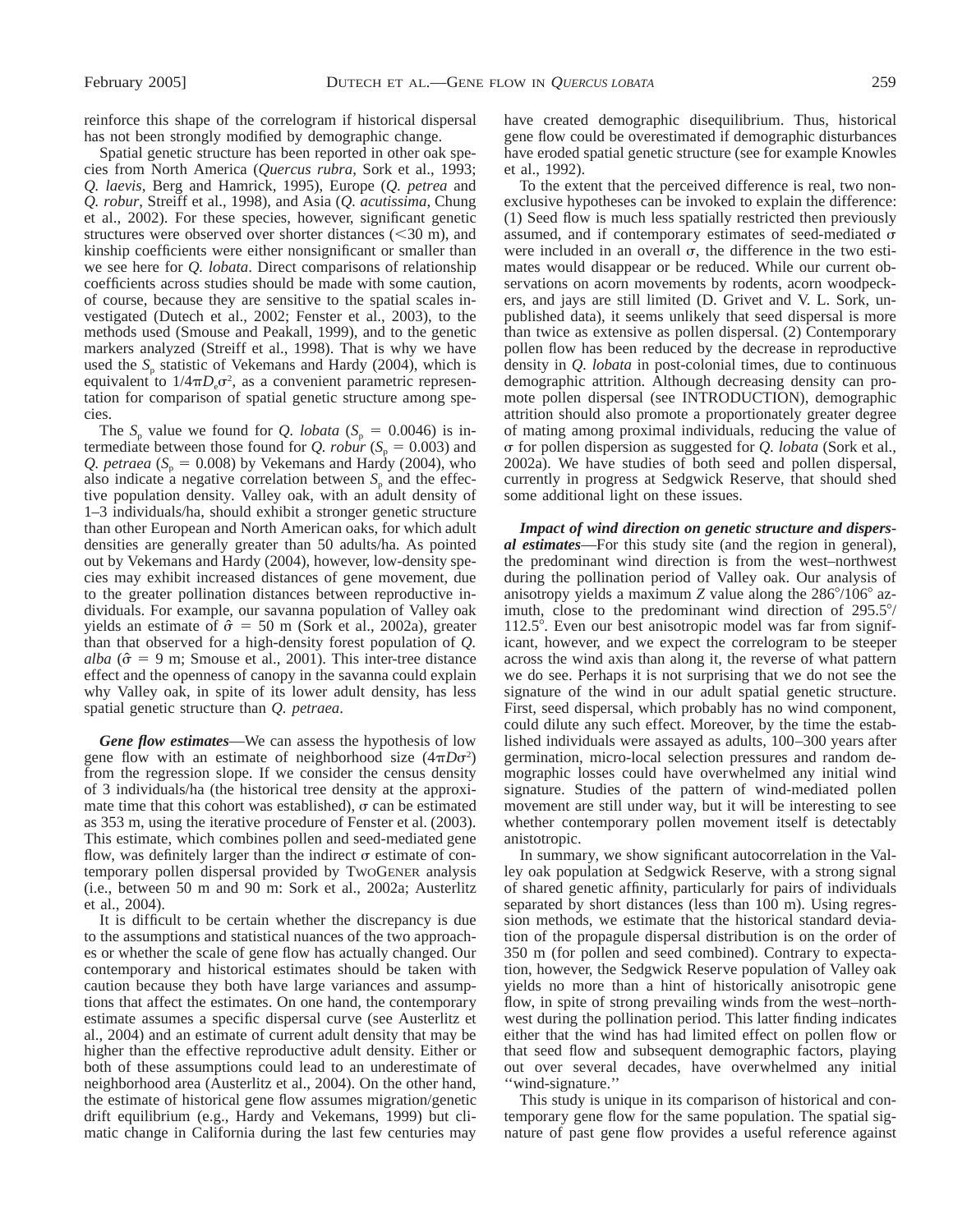which to gauge the future consequences of contemporary processes. Additional studies of contemporary pollen and seed flow that will shed light on these issues are currently in process, but the results reported here suggest that contemporary gene flow could be more restricted than has been true in the past and that further demographic attrition and fragmentation of the extant Valley oak population, a probable consequence of ongoing anthropogenic disturbance, can further decrease the level and extent of gene flow across California's savanna oak landscape.

## LITERATURE CITED

- AUSTERLITZ, F., C. DICK, C. DUTECH, E. K. KLEIN, S. ODDOU-MURATORIO, P. E. SMOUSE, AND V. L. SORK. 2004. Using genetic markers to estimate the pollen dispersal curve. *Molecular Ecology* 13: 937–954.
- BARRENECHE, T., C. BODENES, C. LEXER, J. F. TRONTIN, S. FLUCH, R. STREIFF, C. PLOMION, G. ROUSSEL, H. STEINKELLNER, K. BURG, J. M. FAVRE, J. GLÖSSL, AND A. KREMER. 1998. A genetic linkage map of *Quercus robur* L. (pedunculate oak) based on RAPD, SCAR, microsatellite, minisatellite, isozyme and 5S rDNA markers. *Theoretical and Applied Genetics* 97: 1090–1103.
- BARRENECHE, T., M. CASASOLI, K. RUSSELL, A. AKKAK, H. MEDDOUR, C. PLOMION, F. VILLANI, AND A. KREMER. 2004. Comparative mapping between *Quercus* and *Castanea* using simple-sequence repeats (SSRs). *Theoretical and Applied Genetics* 108: 558–566.
- BERG, E. E., AND J. L. HAMRICK. 1995. Fine-scale genetic structure of a turkey oak forest. *Evolution* 49: 110–120.
- BROWN, R. W., AND F. W. DAVIS. 1991. Historic mortality of valley oak in the Santa Ynez Valley, Santa Barbara County, CA. *In* R. Standiford [ed.], Proceedings of the Symposium on Oak Woodlands and Hardwood Rangeland Management, 31 October–2 November 1990, USDA Forest Service General Technical Report PSW-126, 202–207. Albany, California, USA.
- CHUNG, M. Y., J. NASON, M. G. CHUNG, K.-J. KIM, C.-W. PARK, B.-Y. SUN, AND J.-H. PAK. 2002. Landscape-level spatial genetic structure in *Quercus acutissima* (Fagaceae). *American Journal of Botany* 89: 1229–1236.
- DICK, C. W., G. ETCHELECU, AND F. AUSTERLITZ. 2003. Pollen dispersal of tropical trees (*Dinizia excelsa*: Fabaceae) by native insects and African honeybees in pristine and fragmented Amazonian rainforest. *Molecular Ecology* 12: 753–764.
- DORMAN, C. E., AND C. D. WINANT. 2000. The structure and variability of the marine atmosphere around the Santa Barbara Channel. *Monthly Weather Review* 128: 261–282.
- DOW, B. D., M. V. ASHLEY, AND H. F. HOWE. 1995. Characterization of highly variable (GA/CT)n microsatellites in the bur oak, *Quercus macrocarpa*. *Theoretical and Applied Genetics* 91: 137–141.
- DUCOUSSO, A., H. MICHAUD, AND R. LUMARET. 1993. Reproduction and gene flow in the genus *Quercus* L. *Annales des Sciences Forestières* 50 (Suppl.): 91s–106s.
- DUTECH, C., J. SEITER, P. PETRONELLI, H. I. JOLY, AND P. JARNE. 2002. Evidence of low gene flow in a neotropical tree species in two forest stands of French Guiana. *Molecular Ecology* 11: 725–738.
- ELLSTRAND, N. C., AND D. R. ELAM. 1993. Population genetic consequences of small population size: implications for plant conservation. *Annual Review of Ecology and Systematics* 24: 217–242.
- ENNOS, R. A. 1994. Estimating the relatives rates of pollen and seed migration among plant populations. *Heredity* 72: 250–259.
- EPPERSON, B. K. 1995. Fine-scale spatial structure: correlations for individual genotypes differ from those for local gene frequencies. *Evolution* 49:  $1022 - 1026$ .
- FAIRLEY, D., AND G. L. BATCHELDER. 1986. A study of oak-pollen production and phenology in northern California: prediction of annual variation in pollen counts based on geographic and meterologic factors. *Journal of Allergy and Clinical Immunology* 78: 300–307.
- FENSTER, C. B., X. VEKEMANS, AND O. J. HARDY. 2003. Quantifying gene flow from spatial genetic structure data in a metapopulation of *Chamaecrista fasciculata* (Leguminosae). *Evolution* 57: 995–1007.
- GRIFFIN, J. R. 1971. Oak regeneration in the upper Carmel Valley, California. *Ecology* 52: 862–868.
- HARDY, O. J. 2003. Estimation of pairwise relatedness between individuals

and characterization of isolation-by-distance processes using dominant genetic markers. *Molecular Ecology* 12: 1577–1588.

- HARDY, O. J., AND X. VEKEMANS. 1999. Isolation by distance in a continuous population: reconciliation between spatial autocorrelation analysis and population genetics models. *Heredity* 83: 145–154.
- HARDY, O. J., AND X. VEKEMANS. 2002. SPAGeDi: a versatile computer program to analyse spatial genetic structure at the individual or population levels. *Molecular Ecology Notes* 2: 618–620.
- HEUERTZ, M., X. VEKEMANS, J. F. HAUSMAN, M. PALADA, AND O. J. HARDY. 2003. Estimating seed vs. pollen dispersal from spatial genetic structure in the common ash. *Molecular Ecology* 12: 2483–2495.
- HEYWOOD, J. S. 1991. Spatial analysis of genetic variation in plant populations. *Annual Review of Ecology and Systematics* 22: 335–355.
- ISAGI, Y., AND S. SUHANDONO. 1997. PCR primers amplifying microsatellite loci of *Quercus myrsinifolia* Blume and their conservation between oak species. *Molecular Ecology* 6: 897–899.
- KNOWLES, P., D. PERRY, AND H. A. FOSTER. 1992. Spatial genetic structure in two tamarack (*Larix laricinia* (du roi) K. Koch) populations with differing establishment histories. *Evolution* 46: 572–576.
- KOENIG, W. D., P. N. HOOGE, M. T. STANBACK, AND J. HAYDOCK. 2000. Natal dispersal in the cooperatively breeding Acorn Woodpecker. *Condor* 102: 492–502.
- LEDIG, F. T. 1988. The conservation of diversity in forest trees. *BioScience* 38: 471–479.
- LEDIG, F. T. 1992. Human impacts on genetic diversity in forest ecosystems. *Oikos* 63: 87–108.
- LOISELLE, B. A., V. L. SORK, J. NASON, AND C. GRAHAM. 1995. Spatial genetic structure of tropical understory shrub, *Psychotria officinalis* (Rubiaceae). *American Journal of Botany* 82: 1420–1425.
- MALÉCOT, G. 1950. Quelques schémas probabilistes sur la variabilité des populations naturelles. *Annales de l'Universite´ de Lyon A* 13: 37–60.
- NASON, J. D., AND J. L. HAMRICK. 1997. Reproductive and genetic consequences of forest fragmentation: two case studies of Neotropical canopy trees. *Journal of Heredity* 88: 264–276.
- NEI, M. 1987. Molecular evolutionary genetics. Columbia University Press, New York, New York, USA.
- ODEN, N. L., AND R. R. SOKAL. 1986. Directional autocorrelation: an extension of spatial correlograms to two dimensions. *Systematic Zoology* 35: 608–617.
- OGDEN, G. L. 1975. Differential response of two oak species to far inland advection of sea-salt spray aerosol. Ph.D. dissertation, University of California, Santa Barbara, California, USA.
- PAVLIK, B. M., P. C. MUICK, S. G. JOHNSON, AND M. POPPER. 1991. Oaks of California. Cashuma Press and The California Oak Foundation, Los Olivos, California, USA.
- RAYMOND, M., AND F. ROUSSET. 1995. GENEPOP (version 1.2): population genetics software for exact tests and ecumenicism. *Journal of Heredity* 86: 248–249.
- ROCHA, O. J., AND G. AGUILAR. 2001. Reproductive biology of the dry forest tree *Enterolobium cyclocarpum* (Guanacaste) in Costa Rica: a comparison between trees left in pastures and trees in continuous forest. *American Journal of Botany* 88: 1607–1614.
- ROSENBERG, M. 2000. The bearing correlogram: a new method of analyzing directional spatial autocorrelation. *Geographical Analysis* 32: 267–278.
- ROUSSET, F. 1996. Equilibrium values of measures of population subdivision for stepwise mutation processes. *Genetics* 142: 1357–1362.
- ROUSSET, F. 1997. Genetic differentiation and estimation of gene flow from F-statistics under isolation by distance. *Genetics* 145: 1219–1228.
- ROUSSET, F. 2000. Genetic differentiation between individuals. *Journal of Evolutionary Biology* 13: 58–62.
- SLATKIN, M. 1987. Gene flow and the geographic structure of natural populations. *Science* 236: 787–792.
- SMOUSE, P. E., R. J. DYER, R. D. WESTFALL, AND V. L. SORK. 2001. Twogeneration analysis of pollen flow across a landscape. I. Male gamete heterogeneity among females. *Evolution* 55: 260–271.
- SMOUSE, P. E., J. V. NEEL, AND W. LIU. 1983. Multiple-locus departures from panmictic equilibrium within and between village gene pools of Amerindian tribes at different stages of agglomeration. *Genetics* 104: 133– 153.
- SMOUSE, P. E., AND R. PEAKALL. 1999. Spatial autocorrelation analysis of individual multiallele and multilocus genetic structure. *Heredity* 82: 561– 573.
- SMOUSE, P. E., AND V. L. SORK. 2004. Measuring pollen flow in forest trees: